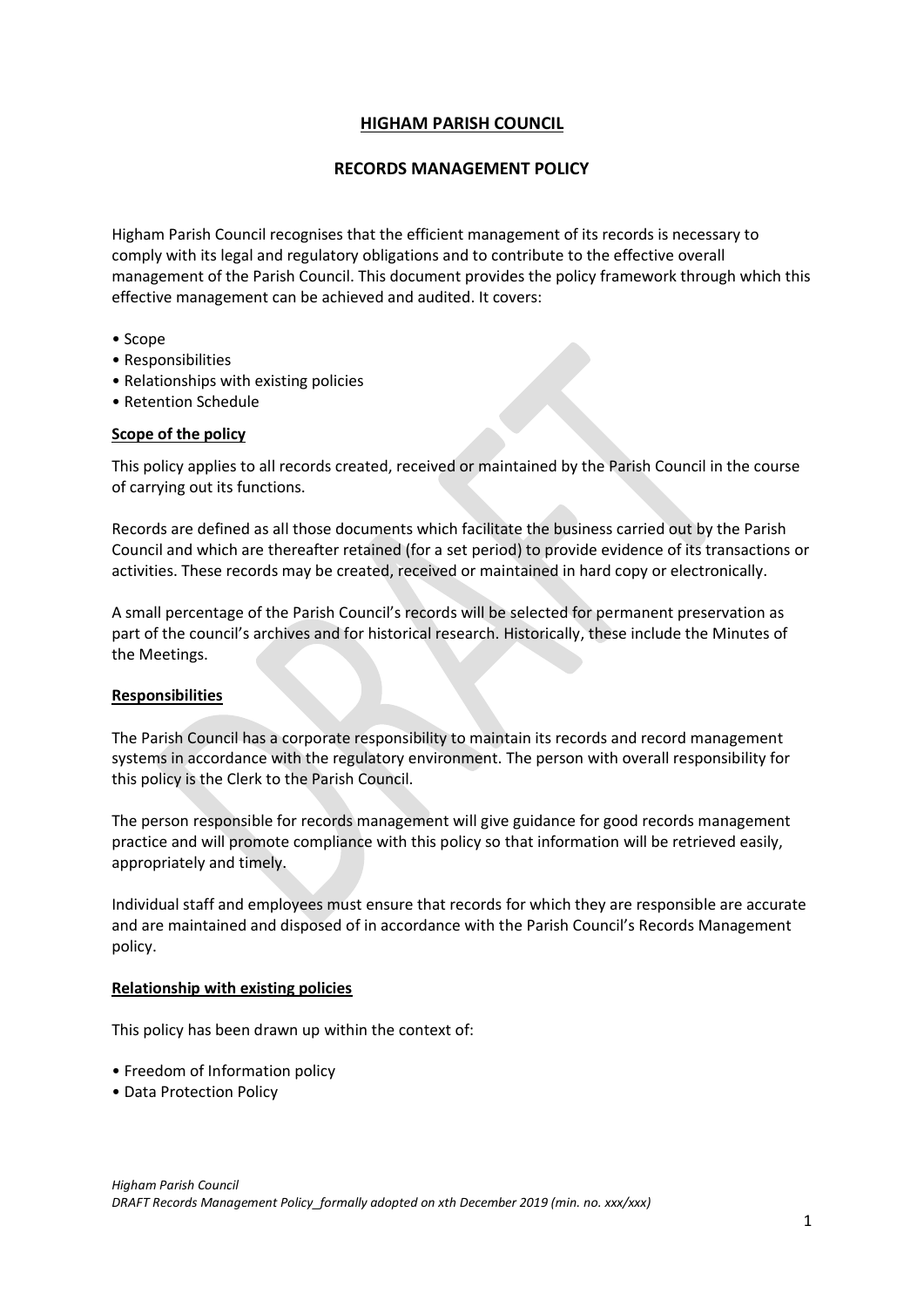and with other legislation or regulations (including audit and Statute of Limitations) affecting the Parish Council.

### **Retention Schedule**

Under the Freedom of Information Act 2000, the Parish Council is required to maintain a retention schedule listing the record series which it creates in the course of its business. The retention schedule lays down the length of time which the record needs to be retained and the action which should be taken when it is of no further administrative use.

Members of staff are expected to manage their current record keeping systems using the retention schedule and to take account of the different kinds of retention periods when they are creating new record keeping systems.

The retention schedule refers to record series regardless of the media in which they are stored.

### **PLANNING PAPERS**

### **Permission Granted**

All papers retained until the development has been completed to allow the Council to check that the development proceeds in accordance with the terms of the permission.

### **Appeal decisions**

These should be retained indefinitely as it may be required should there be longer term Implications, e.g the decision creates a precedent for other developments in the locality

### **Permission Refused**

All papers should be retained until the period in which an appeal can be made has expired. If a resulting appeal is dismissed the documentation should be retained in case further applications relating to the same site result.

### **Structure Plans and Local Plans**

These should also be retained.